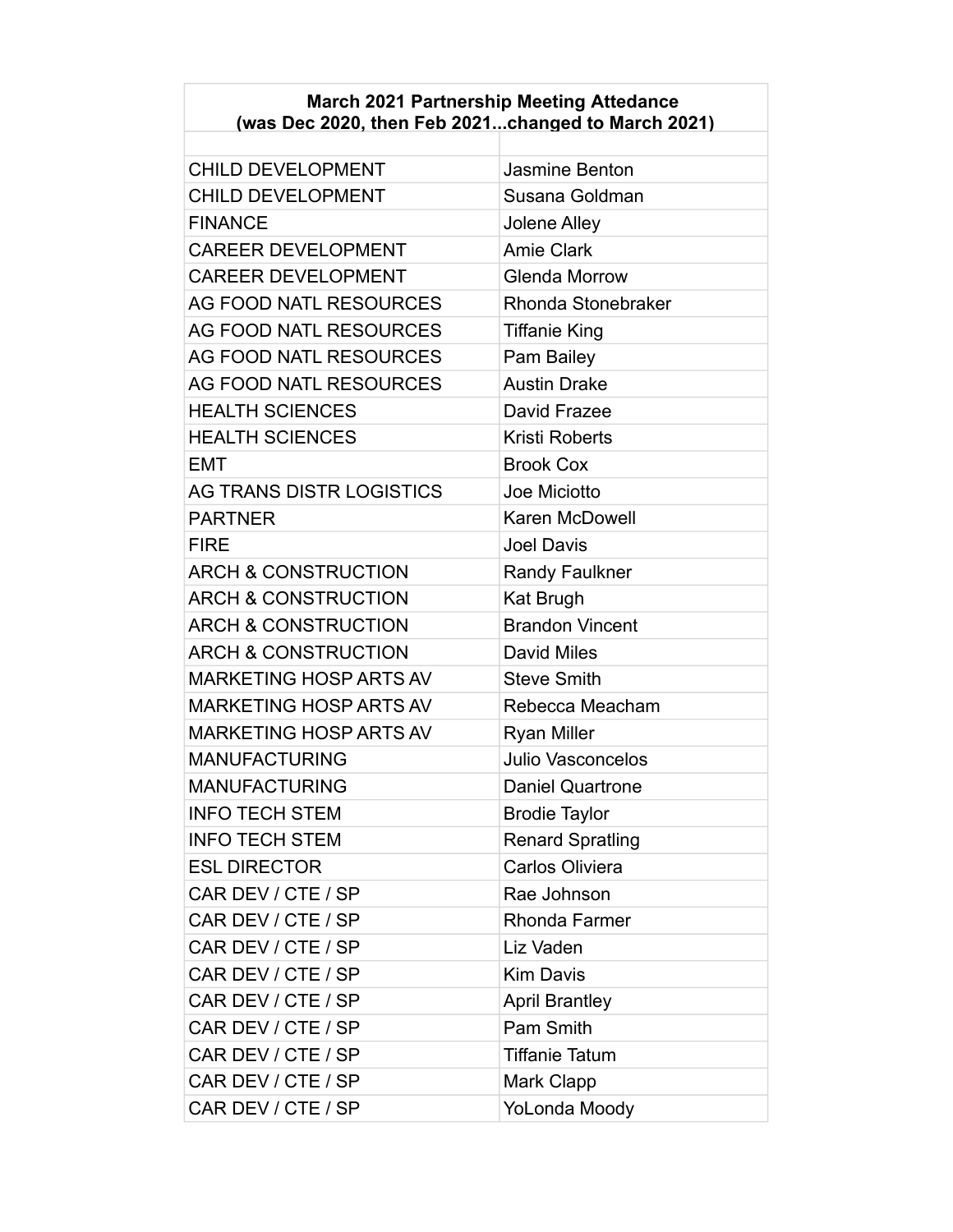| CAR DEV / CTE / SP   | <b>Mary Margaret Harris</b> |
|----------------------|-----------------------------|
| <b>CIMC</b>          | <b>Robin Bowers</b>         |
| <b>ICTE DIRECTOR</b> | <b>Lindsey Criss</b>        |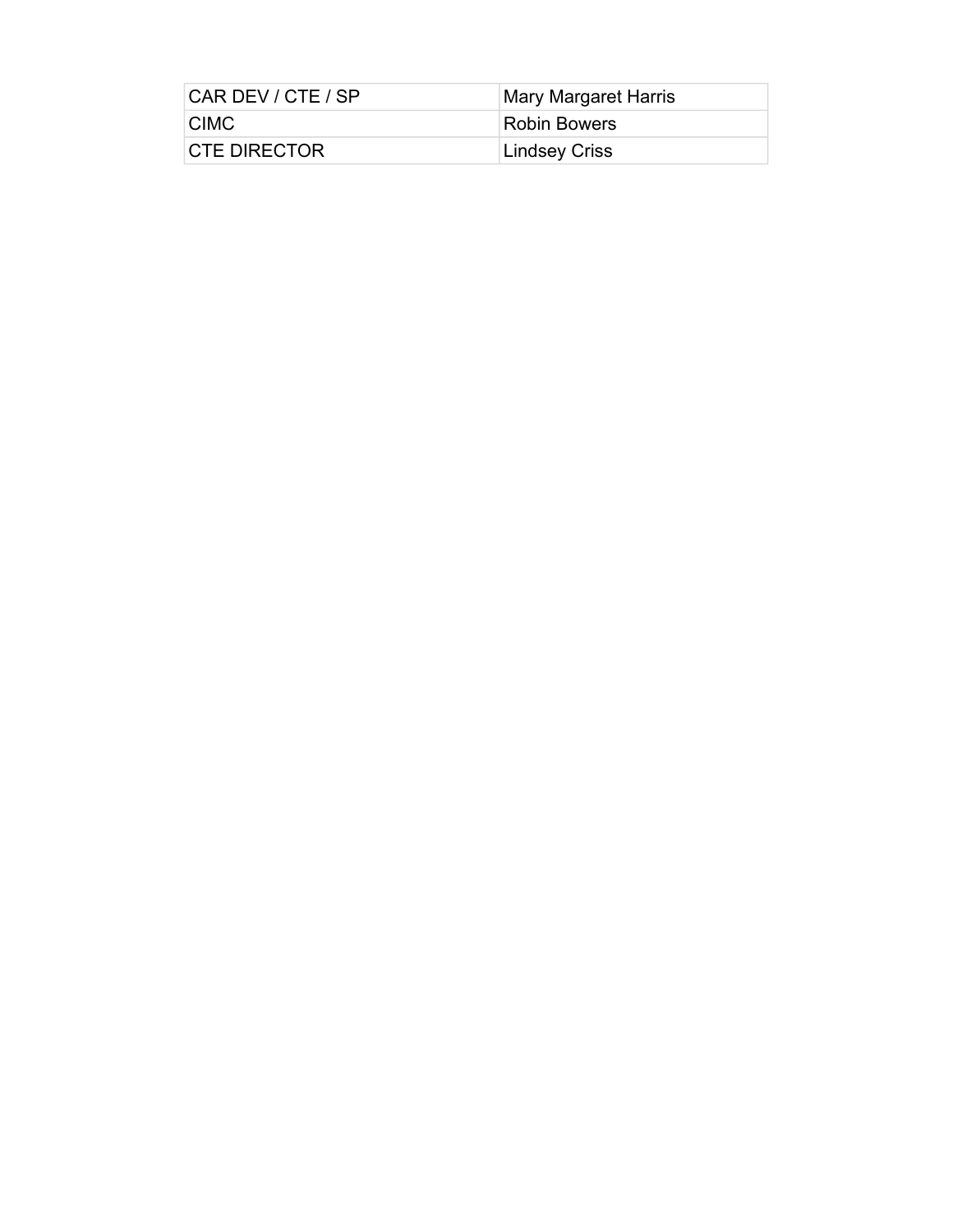# Employability Skills

Program Partnership discussion 03/2021

[ROBIN BOWERS](https://padlet.com/robin_bowers) FEB 19, 2021 04:02PM

# COMMUNICATION SKILLS

#### Automotive:

Techs need to speak clearly about invoices to guests.

#### Nursing:

Staff need to be able to effectively communicate feedback and receive feedback to their peers and patients. Conflict resolution, stress management/resilience

Managing both tone and body language; email etiquette

#### Library:

Staff at service desks must be able to speak clearly with patrons, respond to inquiries, and have written skills to do research and complete assignments.

### Early Childhood Education:

Future teachers need to be able to clearly communicate with families and community

## Accounting

Students need to be able to explain tax situations to their clients.

### All areas: Body language and email etiquette

#### Child development

How to address individuals when writing emails and not typing the entire message in the subject line.

### Career Development (CDC)

Interns must know how to effectively and professionally communicate with employers (and CDC's) for time off, adjusted work schedules, signatures for intern paperwork, etc

## PROBLEM SOLVING

#### Health Careers

In nearly all of our Health Career programs, Nursing, Nurse Aide, Med Assisting, MLT, Histotechnology and others, all need to have students develop strong critical thinking / problem solving skills.

## Drafting- All of design is juggling multiple, often conflicting constraints and working with others to reach a solution.

#### Nursing

Staff need to identify opportunities and be able to support the development of solutions

## Ag Mechanics

Students have to use critical thinking skills in order to set-up, adjust and correct mistakes when working with both Oxy Fuels and welding processes

## Career Development (CDC)

Interns must know how to problem solve on the job to perform tasks and be efficient.

# RESPECT

Interior Design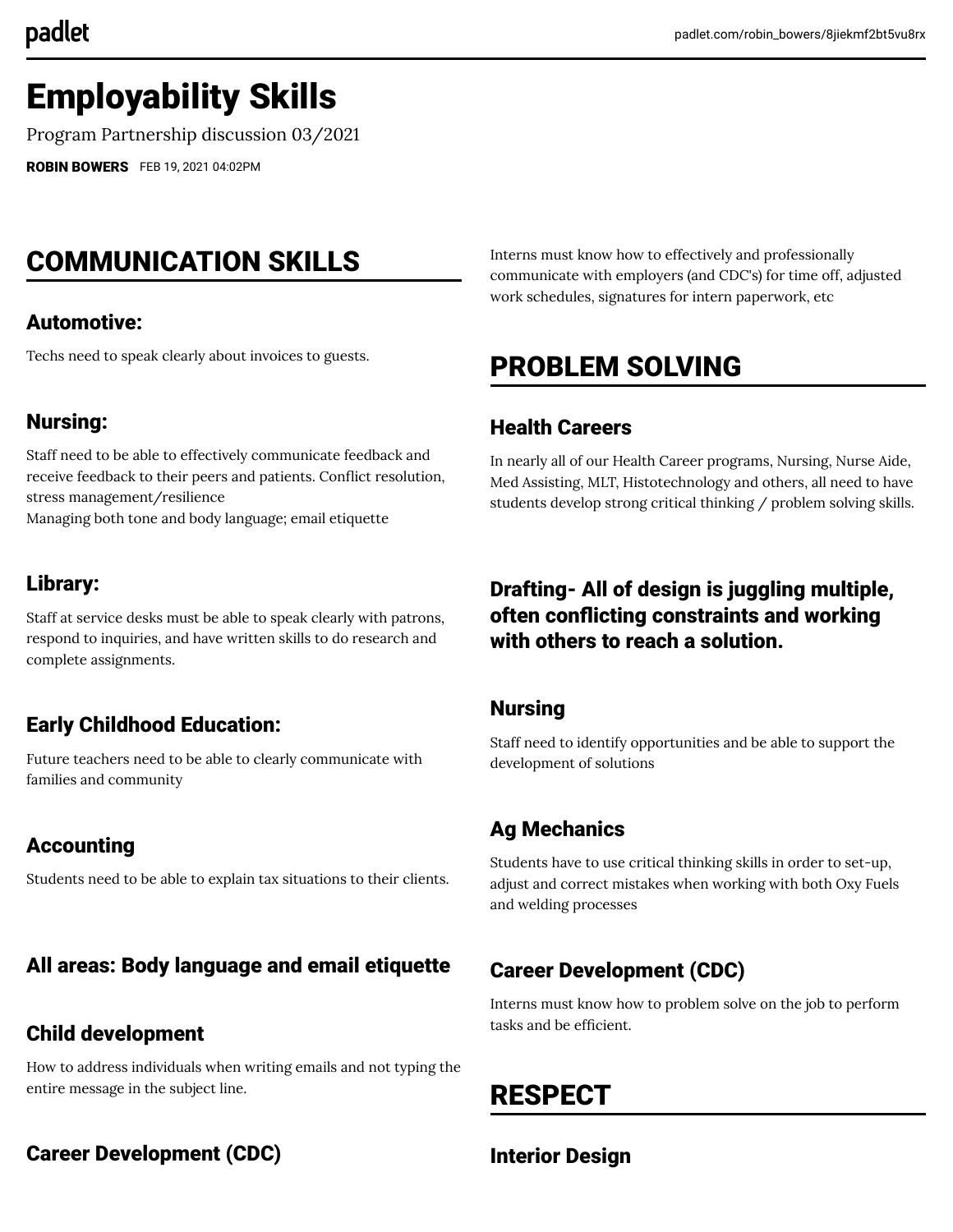Respect of self and others in choice of words and tone of voice; Respect of work space and shared resources

#### EC Education:

Everyone needs to show respect to All children, families, and colleagues.

## Manufacturing

Global companies will expose you to people with different believes. You must be able to manage it and make sure you don't let it influence the work you do.

#### Nursing:

Staff must demonstrate mutual respect for others who are like them but also those who may be different from them. We must understand that diversity offers great opportunity to maximize strengths and perform at a higher level.

## Career Development (CDC)

Interns must demonstrate respect as they deal with many different customers and other employees at the workplace. Concrete demonstrations should be provided as examples

# MOTIVATION

### Entrepreneurship -

An entrepreneur needs to have intrinsic motivation to be consistently successful.

### Manufacturing

Not always you will work with something you love inside a company. You need to manage those tasks with the same passion and deliver on the same quality.

### Nursing

Continuous improvement, continuous personal and professional growth; seeking educational opportunities

### Ag Mechanics

Skills learned in class transfer to a desire for higher education. This can be seen with the increased enrollment of students in the welding and HVAC programs at ACC. Students are now taking

welding and HVAC classes while enrolled in ABSS in an effort to pursue as a career.

## Career Development (CDC)

Intern assignments tend to be self-reflective in practice, which should serve as a motivation to keep learning and excelling. My hope is that the assignments create an intrinsic motivation to perform and produce better work ethic as an intern.

## TEAMWORK

#### School Nutrition

Working together as one to make sure we provide the service needed. Feeding students.

### Programming

Have students understand how to work in a groups in programming

## Manufacturing

Be able to work with people around the world. Different background and culture.

#### Library:

a lot of staff work together with a lot of patrons

#### Child Development

Being able to work effectively in groups with individuals others than friends in the classroom.

#### Horticulture-

Working in small groups to accomplish a task like you would when working for a landscape company.

#### Business/Marketing:

working on team projects to meet deadlines

### Nursing

Staff need to be able to work with a diverse population, maximize each others strengths coming together to support each other and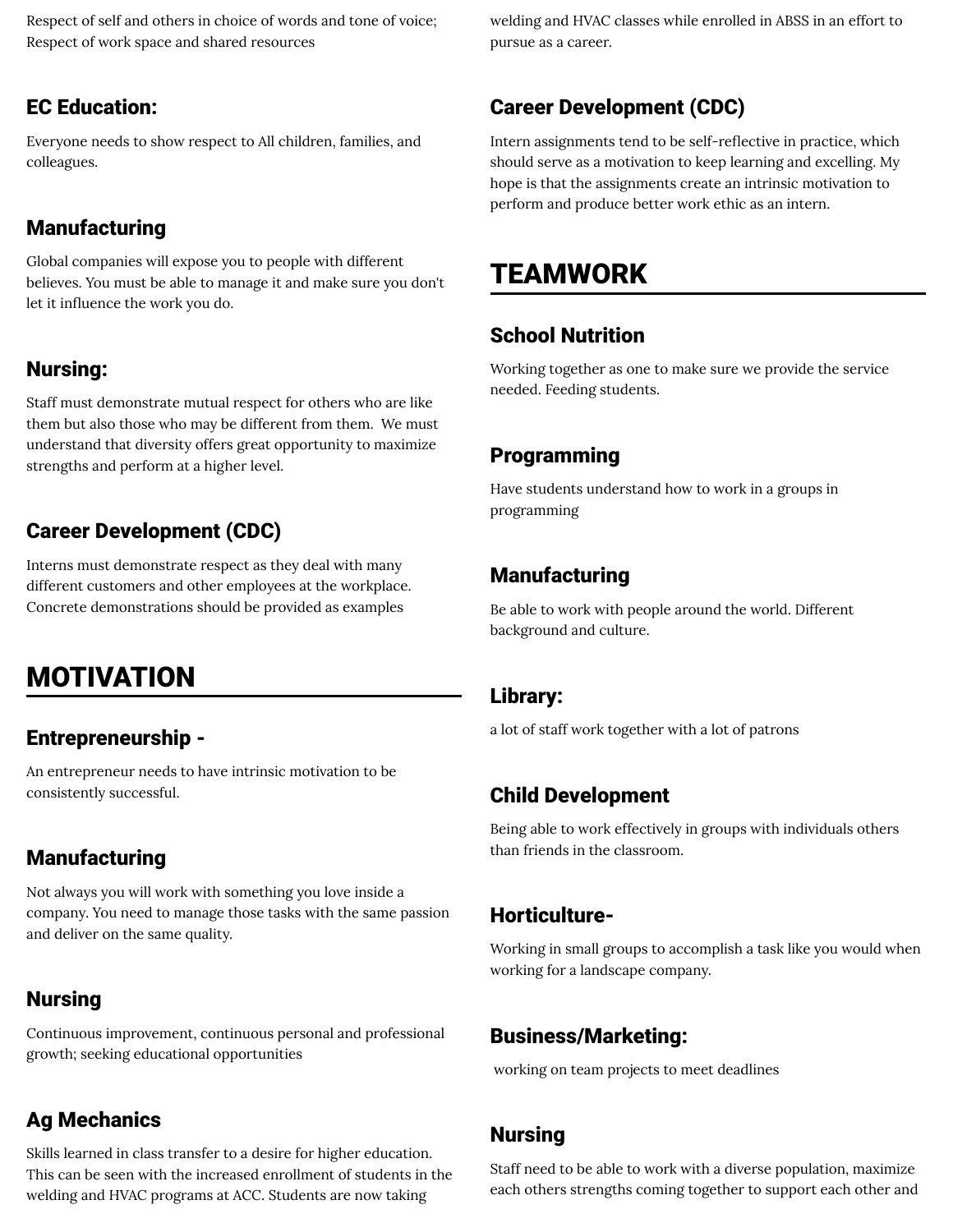Digital Media. Working together to make a larger project.

#### EC Education: Teamwork is crucial to a well run classroom, school, and home

#### Career Management

Needing to learn how to work with others- you do not get to pick your coworkers

#### Interior Design

Allowing others to benefit from your experiences and failures; what works what does not, how to get a better end result

#### Marketing -

It is important to be able work with a group of people to produce a brand message that all can get behind.

Explore Personal Character & Careers: Working with other people even though you may not like them

#### EMT

.

Teamwork is imperative for saving lives. Learning to work together rather than against each other.

### Career Development (CDC)

This is essential to being an intern. Interns learn their job and the "part" they play in the workplace.

# WORK ETHIC

#### All industry areas:

showing up for work on time.

#### Digital Media

Trying to not make it punitive if students make mistakes

### Culinary-

Students need to understand the importance of being on time for a job and giving a task their best

#### All industry areas: making sure jobs are done on time and well. Taking pride in your work.

#### CDC

A good work ethic will overcome a lot of hurdles.

#### Nursing

Staff need to ensure they are good stewards in demonstrating accountability and being an engaged employee

## Career Development (CDC)

This is huge in school and the workplace. Work ethic should be stressed as it serves as a foundation to obtaining and maintaining employment/good grades.

## TIME MANAGEMENT

### IT: IT pros need to be able to be able to create/follow a project plan and complete projects on time

Explore Personal Character & Careers: Need to learn how to manage their school work.

#### Foods II/Science

students need to be able to work in a timely manner when completing a job and understanding time management when showing up to work.

Library: manage daily, weekly, tasks while being able to prioritize assignments and meet deadlines preferably early

#### Nursing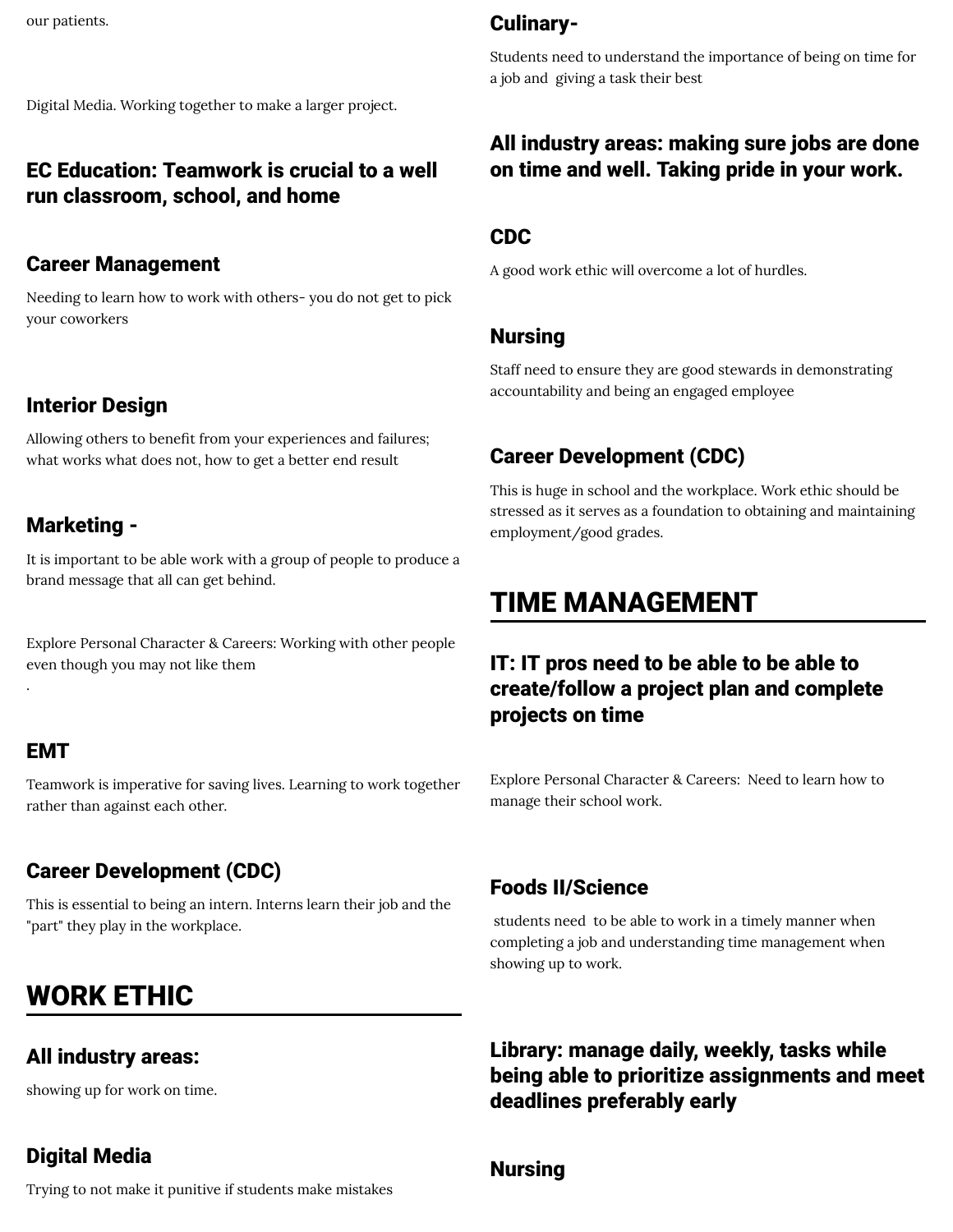Staff must be able to be on time, manage multiple tasks, ask for help and delegate as necessary. They must be able to prioritize needs.

### Career Development (CDC)

Even though the CTE Internship class does not require the student to work everyday or be on campus during a class period, it does serve as a means to learn time management. Interns are required to complete assignments for a grade. They must balance their personal life, employment and course load.

## INTERPERSONAL SKILLS

#### Interiors

Constructive and respectful critique of others input and work/positive spin in evaluations

## Drafting-Actual business scenarios involve dealing with different personalities with different goals and managing those relationships.

#### Ag Mechanics / FFA

Working with a competitive team allows students to express views and work with students of different backgrounds.

### Automotive

Focusing on individual skills and to help accel

## RESPONSIBILITY

### CDC

Responsibility, especially personal responsibility, is sorely lacking in our society, our schools, our workplaces, and interpersonal relationships. Taking things on yourself, owning what you have done or not done, it's so important. Going above and beyond is as well.

### Accounting

Students learn to be detail oriented to be transparent, honest and objective to complete accounting forms and taxes.

## IT:

Take ownership when problems occur and take initiative to resolve them.

## Automotive

Taking ownership a key training students/people to be leaders is a must.

## NEGOTIATION

#### All areas:

negotiating with coworkers (switching shifts), negotiating pay and benefits with supervisors

#### IT:

Negotiate contracts with clients or internal partners for projects and funding

## Career Development (CDC)

Negotiation is used in many forms. It takes knowledge, confidence and problem solving to effectively negotiate. Interns may use this when they work something out with a coworker because there is a conflict with their scheduled time to work--it's a give and take skill and can be and is used in many life situations.

### Automotiove

Very critical in development and industry to keep employment going

# Working with Diverse Cultures

### EMT

Being able to communicate effectively with diverse cultures who have different belief systems in medical treatment.

## Explore Personal Character & Careers:

Working with people who may look and acted different then you . Be aware of different cultures.

## **Manufacturing**